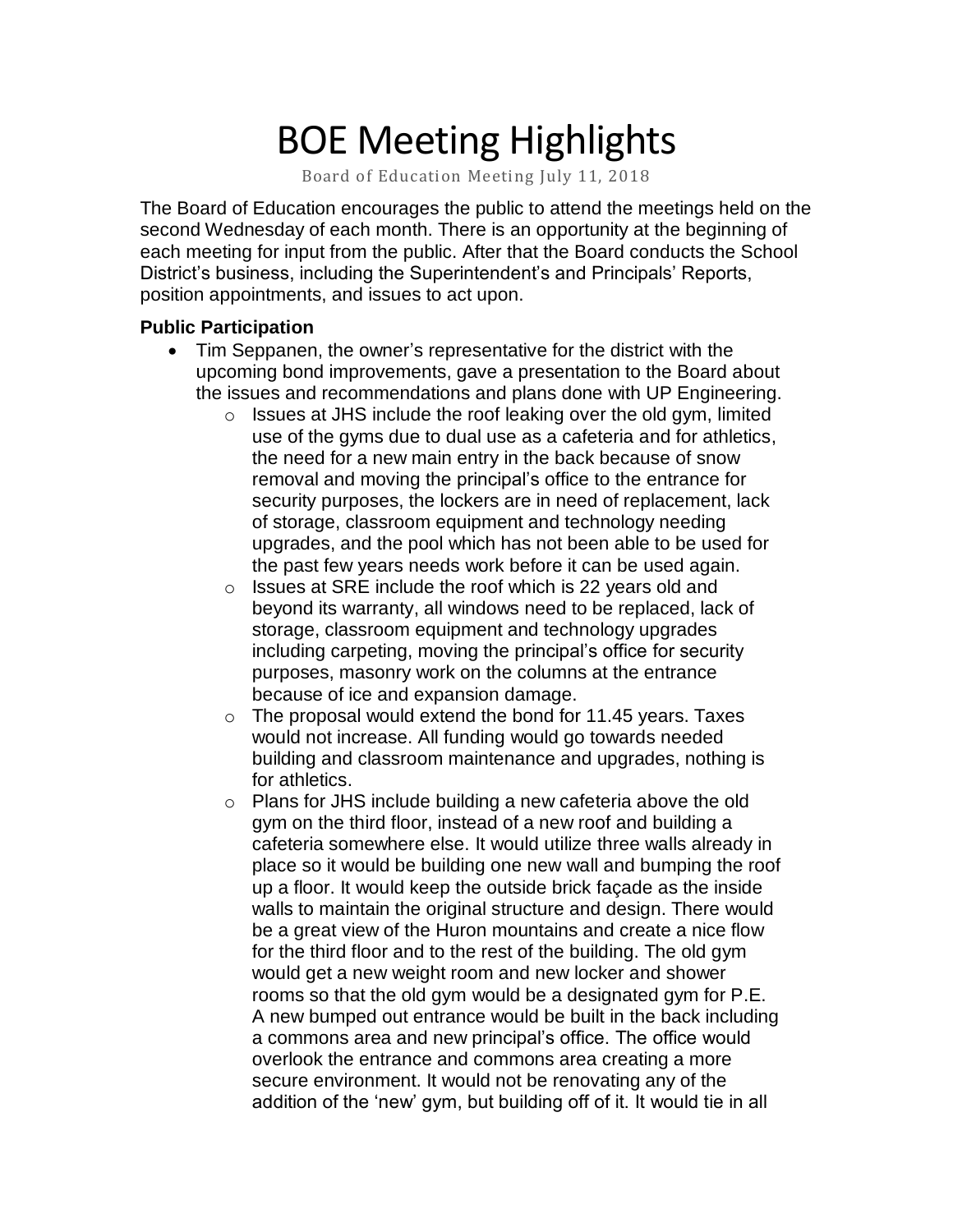the back with the new addition of the cafeteria. One of the overarching goals was to not change the overall design of the historic Jeffers building. Plans for SRE would be a new roof, windows, and masonry work on the columns. For both buildings there would be technology upgrades in the computer labs, new smartboards where needed, and video door entries. The pool would get new chlorine pumps and needed work on the lights and tiles.

 $\circ$  There will informational work for the public on July 18<sup>th</sup> at 6PM at JHS and July  $25<sup>th</sup>$  at 6PM at SRE.

### **Superintendent's Report-Tim Keteri**

- Steve Aho is recommended for the JHS Special Education position. With that all open positions are filled except for head cook and elementary secretary. He would like to fill those as privatized positions. Privatized positions are hired through a company so the Board does not approve those positions but Mr. Keteri or Mr. Lishinski as the Athletic Director as some coaching positions are like that.
- He met with union members of the support staff about negotiations. They have a T.A. if the Board approves. They will go into closed session about it.
- The SRE After School Program came in under budget. It cost the district about \$5,000 after family payments and the Foundation donation. Without the Foundation support the district would not be able to run the program. He recommends keeping the program if the Foundation would agree to fund part again. To cut costs to the district he would raise prices. Right now they are \$3 a day or \$1 for reduced/free lunch families. 21 students participated in the program.
- He provided the Board with a breakdown of what each sport's overall cost is to the district. This year was around \$56,000. The 5K/10K is the main fundraiser. Concessions gives about \$2,000. Students in the district are not limited in their choices for sports. The highest cost sport is hockey.

## **Principal's Report-Kim Harris, South Range Elementary**

- • Cleaning at the school is going well at SRE. Ron Outinen and Paul Ek, maintenance, and Dylan Nettell, their student worker, are doing a great job. The classrooms have been cleaned and the floors are up next.
- • The Health committee is on year two of their grant from UP Health. Last year they received a \$5,000 grant. It is expected to get that and more this year.
- • Teacher evaluations have been completed and assignments for next year were sent out.
- • They haven't received new kindergarten registrations yet, it's still at 29 students. They usually get more in August.

## **Principal's and Athletic Report-Steve Lishinski, Jeffers High School**

- Professional development is oingoing.
- Teacher assignments have been sent.